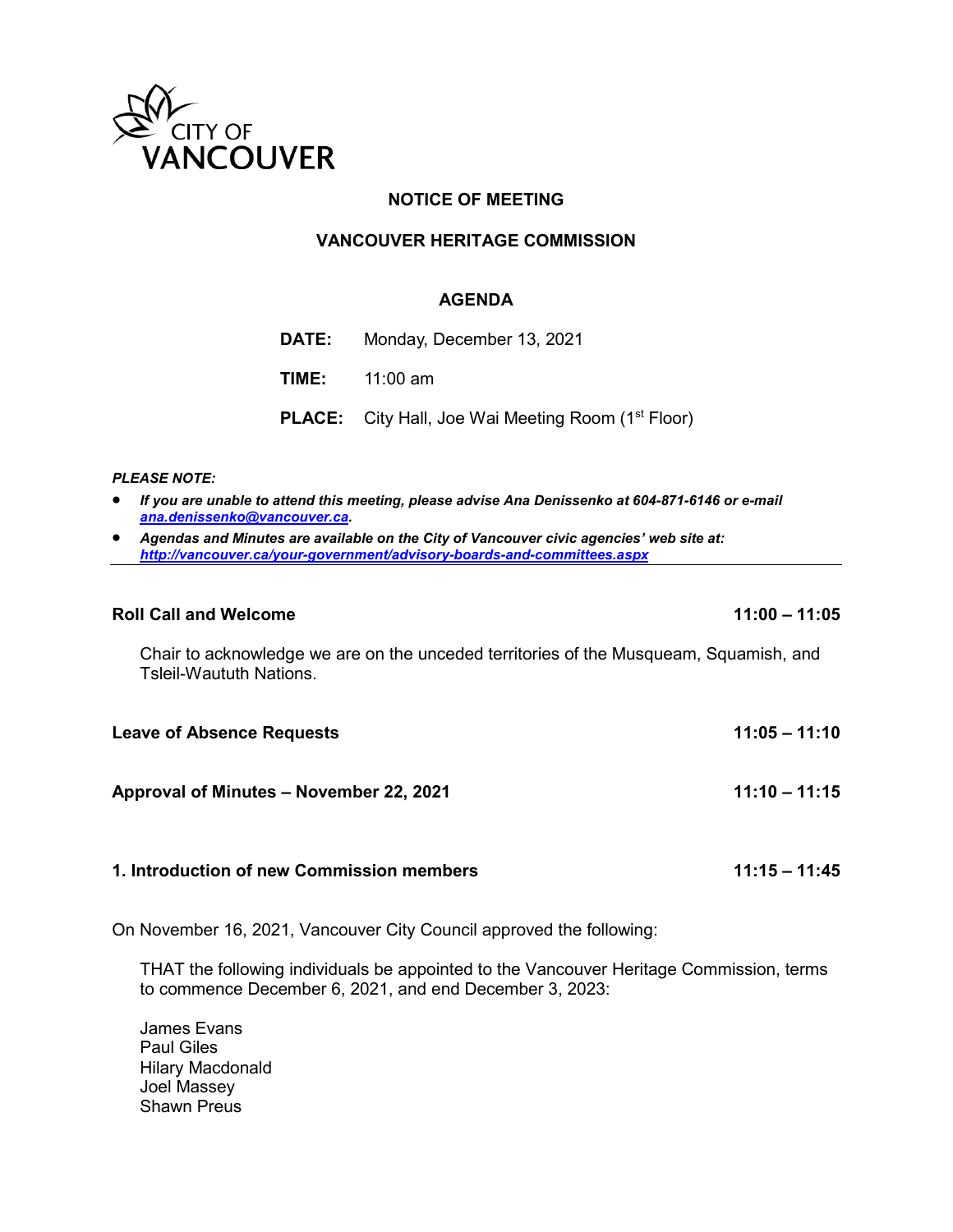Around the table introduction of members.

| 2. Motion to commend the work of the Commissioners,<br>whose term ended on December 6, 2021                    | $11:45 - 11:55$ |
|----------------------------------------------------------------------------------------------------------------|-----------------|
| 3. 2022 Schedule Approval                                                                                      | $11:55 - 12:00$ |
| 4. 302 Water Street – Edward Hotel<br>VHR-B (M), Heritage Incentive Program Grant Application<br>DP-2021-01001 | $12:00 - 1:30$  |

The Edward Hotel (VHR-B) is a municipally designated heritage building within the Gastown Historic Area District (HA-2). It was built in 1906 featuring Classical Revival and Romanesque Revival architecture. It is valued for its association with Charles Edward Beckman, and its early use as a Gastown hotel, with commercial services on the ground level and lodging rooms on the upper levels, that served the area's seasonal population in the early twentieth century.

We received a development permit application for the Edward Hotel, which includes the structural and seismic upgrading of its primary structure to accommodate a two-storey addition above the roofline. It also includes the rehabilitation of the storefront along Cambie Street that reflects the original historic configuration of the building on the ground level. A Heritage Conservation Plan was prepared by Donald Luxton & Associates, along with a Structural Assessment Report (RJC Engineers) and an Inspection Life Safety Report (Cornerstone). The reports conclude that the structure appears to be in good condition for a building this age, and upgrades required (Major Vertical Addition) to accommodate the proposed development is feasible without compromising the integrity of the heritage building and its surviving original character-defining elements. The proposal is generally consistent with Vancouver Heritage Program, Heritage Policies, and Standards and Guidelines for the Conservation of Historic Places in Canada.

Staff reviewed the preliminary cost estimates, and determined the maximum grant for recommendation of up to \$991,700. The grant was calculated using the formula of \$100 per total floor area (9,917 sqft), up to 50 percent of the eligible cost (as per Section 6 of the HIP Policies and Procedures).

Should Council approve this application, the applicant will enter into requisite agreements with the City prepared by Legal Services and registered on title, confirming the Heritage Consultant conducts quality assurance of the rehabilitation throughout the duration of the planning and construction phase. All agreed upon work and a site visit must be completed prior to release of grant funds.

Staff are seeking comments on the Heritage Conservation Plan, in particular the scope of work that are eligible for financial incentive under the Heritage Incentive Program, as well as the proposed two-storey addition above the roofline, and the storefront rehabilitation.

Issues:

- Heritage Conservation Plan, in particular: 1) the extent of proposed structural, life safety, and building systems upgrading; 2) the proposed two-storey addition above the roofline; and, 3) the storefront rehabilitation
- Support for financial incentive through Heritage Incentive Program